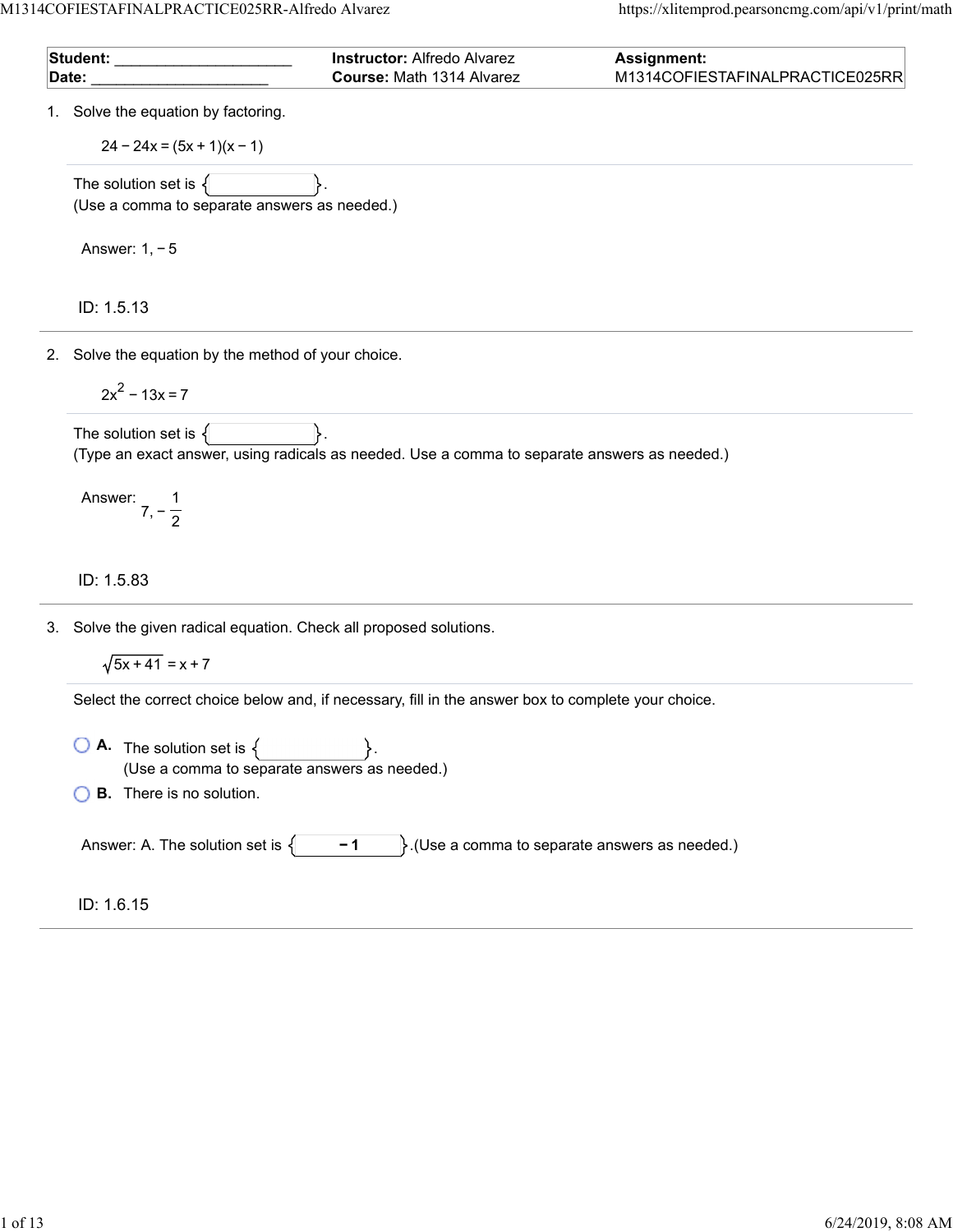| $\overline{4}$ . | The graph and equation of the function f are given.<br>$f(x) = 2x^3 - 3x^2 - 36x + 8$<br>a. Use the graph to find any values at which f has a relative<br>maximum, and use the equation to calculate the relative<br>maximum for each value.<br>b. Use the graph to find any values at which f has a relative<br>minimum, and use the equation to calculate the relative<br>minimum for each value.<br>$[-5,5,1]$ by $[-90,90,10]$ |
|------------------|------------------------------------------------------------------------------------------------------------------------------------------------------------------------------------------------------------------------------------------------------------------------------------------------------------------------------------------------------------------------------------------------------------------------------------|
|                  | a. Select the correct choice below and, if necessary, fill in the answer boxes to complete your choice.                                                                                                                                                                                                                                                                                                                            |
|                  | A. The function f has (a) relative maxima(maximum) at<br>and the relative<br>maxima(maximum) are(is)<br>(Use a comma to separate answers as needed.)                                                                                                                                                                                                                                                                               |
|                  | <b>B.</b> The function f has no relative maxima.                                                                                                                                                                                                                                                                                                                                                                                   |
|                  | b. Select the correct choice below and, if necessary, fill in the answer boxes to complete your choice.                                                                                                                                                                                                                                                                                                                            |
|                  | A. The function f has (a) relative minima(minimum) at<br>and the relative<br>minima(minimum) are(is)<br>(Use a comma to separate answers as needed.)<br><b>B.</b> The function f has no relative minima.                                                                                                                                                                                                                           |
|                  | Answers A.<br>The function f has (a) relative maxima(maximum) at<br>$-2$<br>and the relative maxima(maximum) are(is)<br>52<br>(Use a comma to separate answers as needed.)                                                                                                                                                                                                                                                         |
|                  | А.<br>The function f has (a) relative minima(minimum) at<br>3<br>and the relative minima(minimum) are(is)<br>- 73<br>(Use a comma to separate answers as needed.)                                                                                                                                                                                                                                                                  |
|                  | ID: 2.2.15                                                                                                                                                                                                                                                                                                                                                                                                                         |

ï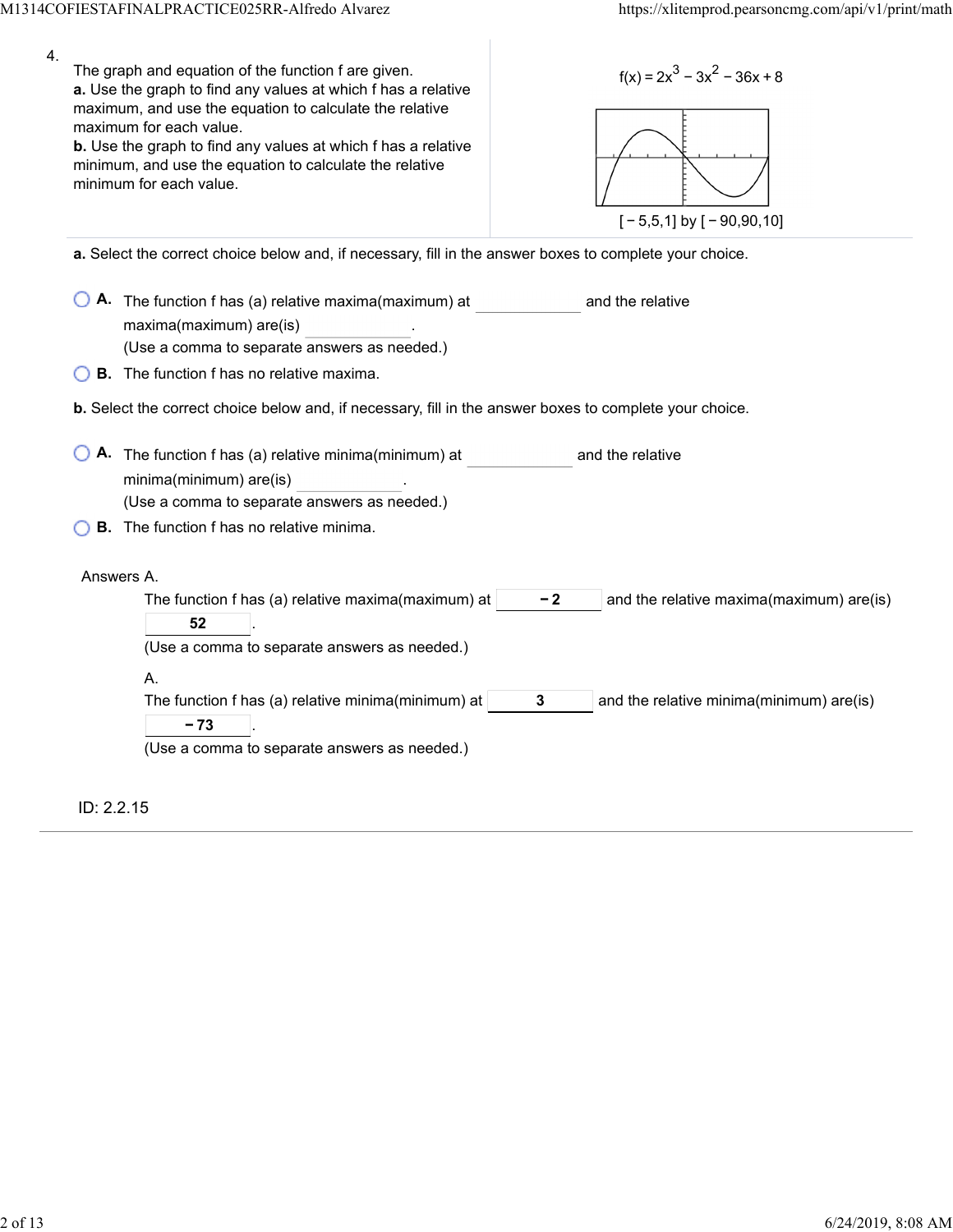**a.** Graph the function.

5. The domain of the piecewise function is  $(-\infty, \infty)$ .

| $f(x) = \begin{cases} x + 3 & \text{if } x < 2 \\ x - 3 & \text{if } x \ge 2 \end{cases}$ |  |  |
|-------------------------------------------------------------------------------------------|--|--|
|                                                                                           |  |  |



#### ID: 2.2.47

6. Find the difference quotient of f; that is, find  $\frac{f(x + h) - f(x)}{h}$ , h≠0, for the following function. Be sure to simplify.  $f(x) = x^2 - 7x + 5$ (Simplify your answer.)  $\frac{f(x+h)-f(x)}{h} =$ Answer: 2x + h − 7

ID: 2.2.61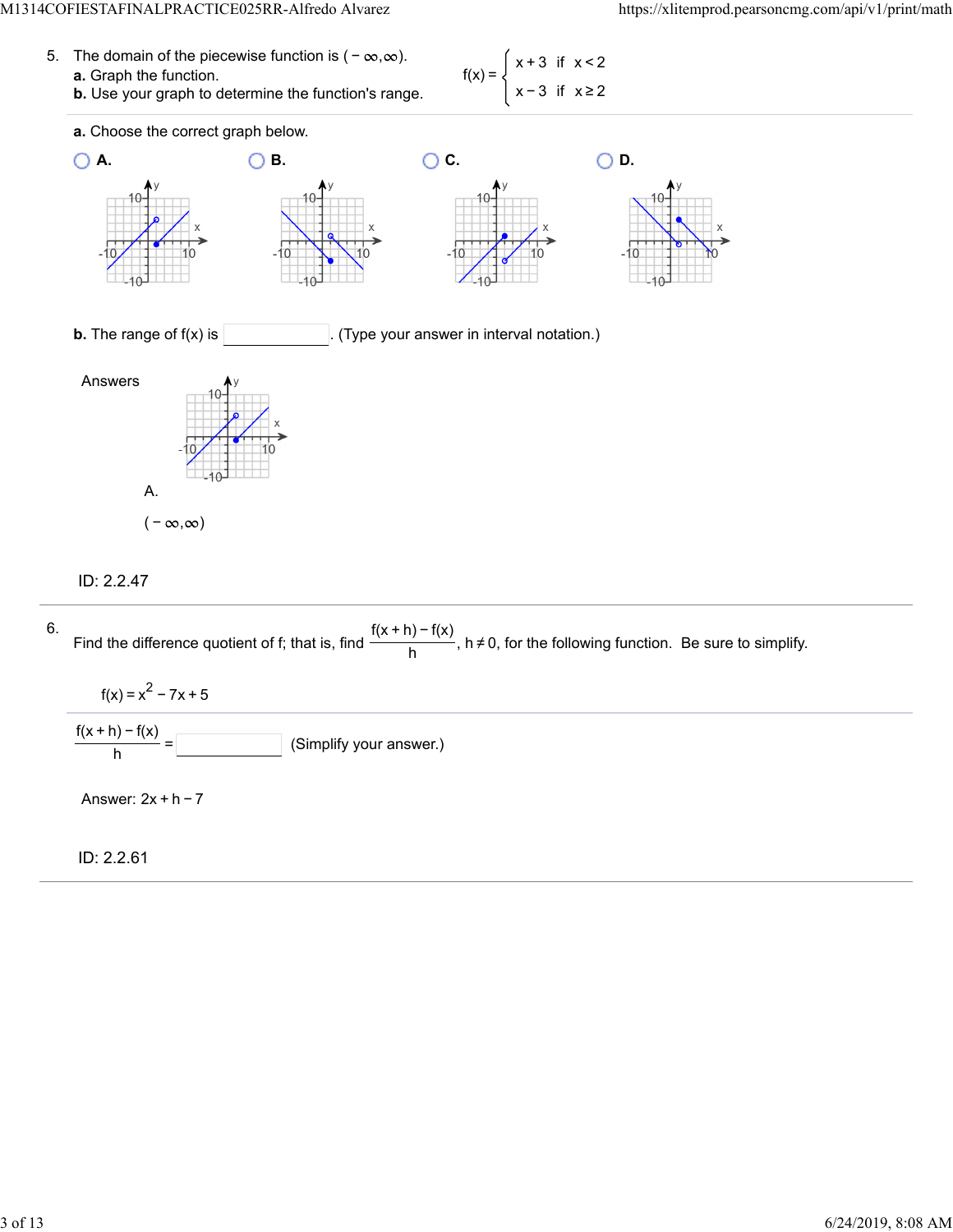

Use the graph of  $y = f(x)$  to graph the function  $g(x) = f(x + 1) - 1.$ 



Choose the correct graph of g below.





## ID: 2.5.21

8. Find the domain of the function.

 $f(x) = \sqrt{16 - 4x}$ 

What is the domain of f?

(Type your answer in interval notation.)

Answer:  $(-\infty, 4]$ 

ID: 2.6.23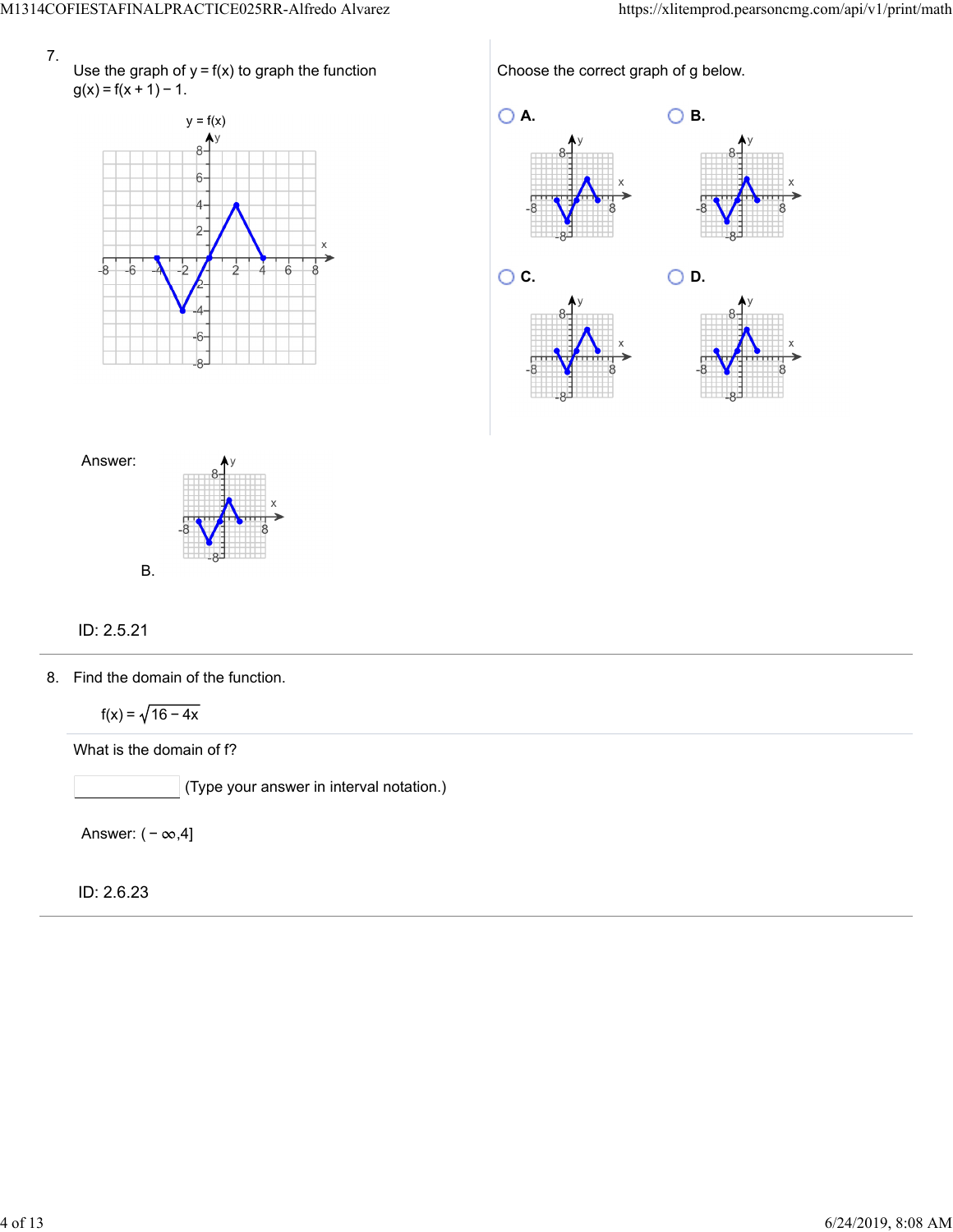<sup>9.</sup> For f(x) = 2 − x and g(x) =  $3x^2 + x + 3$ , find the following functions.

**a.**  $(f \circ g)(x)$ ; **b.**  $(g \circ f)(x)$ ; **c.**  $(f \circ g)(2)$ ; **d.**  $(g \circ f)(2)$ 

| <b>a.</b> $(f \circ g)(x) =$<br>(Simplify your answer.)    |  |  |  |
|------------------------------------------------------------|--|--|--|
| <b>b.</b> $(g \circ f)(x) =$<br>(Simplify your answer.)    |  |  |  |
| <b>c.</b> $(f \circ g)(2) =$                               |  |  |  |
| <b>d.</b> $(g \circ f)(2) =$                               |  |  |  |
| Answers $-3x^2 - x - 1$<br>$3x^2$ – 13x + 17<br>$-15$<br>3 |  |  |  |

### ID: 2.6.59

10. Find the distance between the pair of points.

| $(1,9)$ and $(13,18)$ |  |  |  |  |
|-----------------------|--|--|--|--|
|-----------------------|--|--|--|--|

| The distance between the points is $ $   | units. |  |  |  |
|------------------------------------------|--------|--|--|--|
| (Round to two decimal places as needed.) |        |  |  |  |
|                                          |        |  |  |  |
| Answer: 15                               |        |  |  |  |
|                                          |        |  |  |  |
|                                          |        |  |  |  |
|                                          |        |  |  |  |

ID: 2.8.1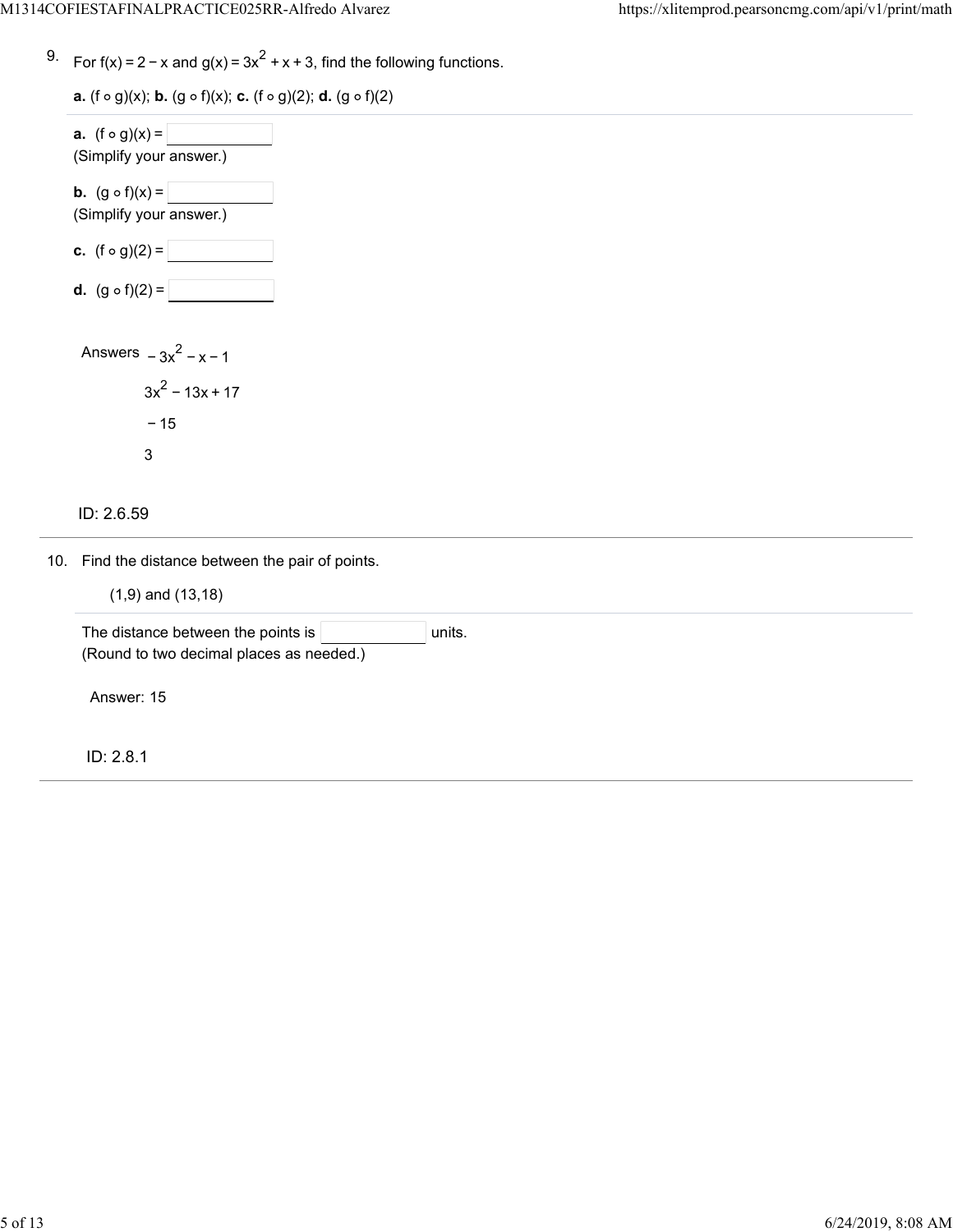#### 11.

Complete the square and write the equation of the circle in standard form. Then determine the center and radius of the circle to graph the equation.

$$
x^2 + y^2 + 10x + 2y + 22 = 0
$$

The equation in standard form is (Simplify your answer.)

Use the graphing tool to graph the circle.





ID: 2.8.53

# Answers  $(x + 5)^{2} + (y + 1)^{2} = 4$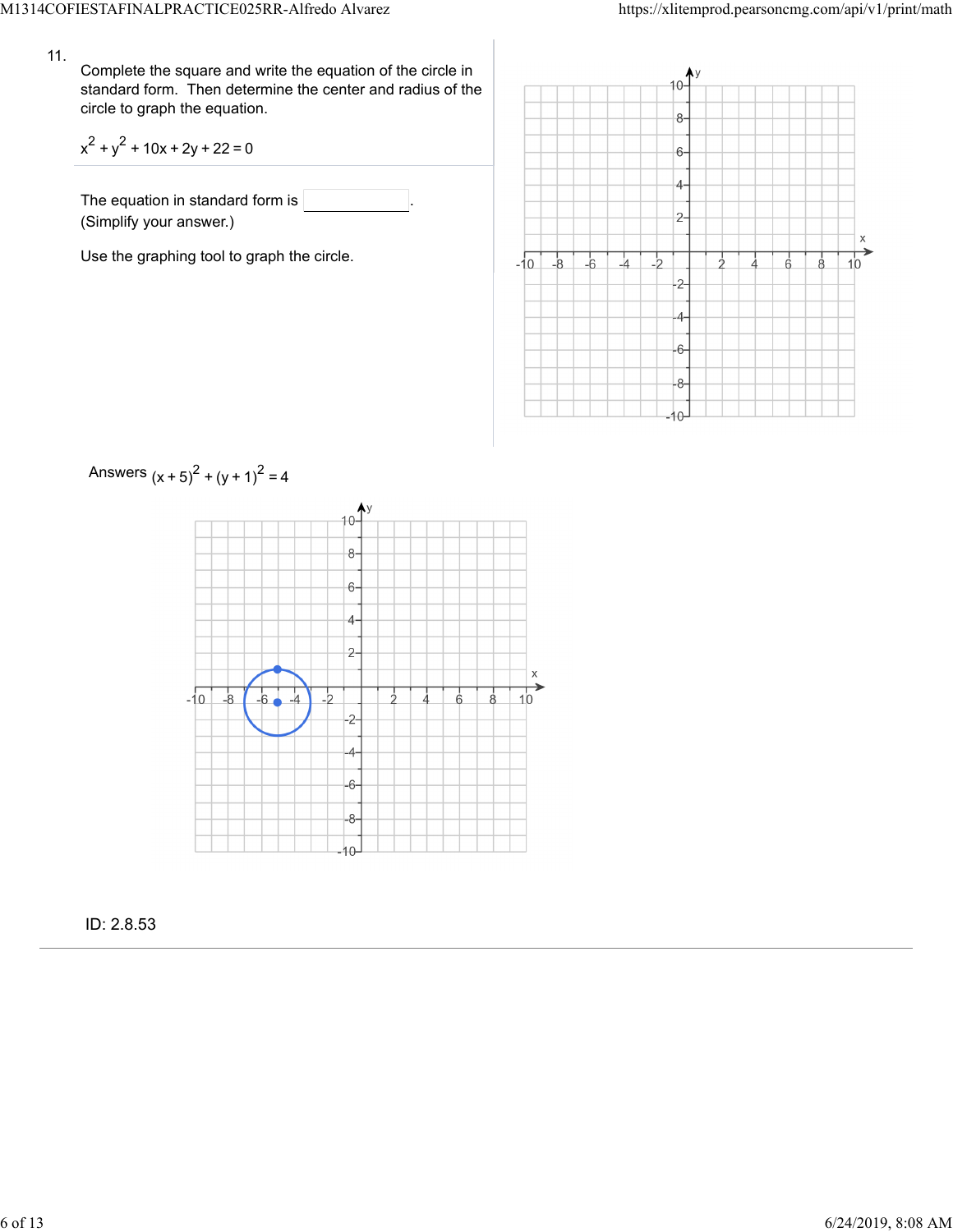12.

Use the vertex and intercepts to sketch the graph of the quadratic function. Give the equation of the parabola's axis of symmetry. Use the graph to determine the domain and range of the function.

 $f(x) = 10x - x^2 - 16$ 

Use the graphing tool to graph the equation. Use the vertex and one of the intercepts to draw the graph.







 $x=5$  $(-\infty, \infty)$  $(-\infty, 9]$ 

ID: 3.1.31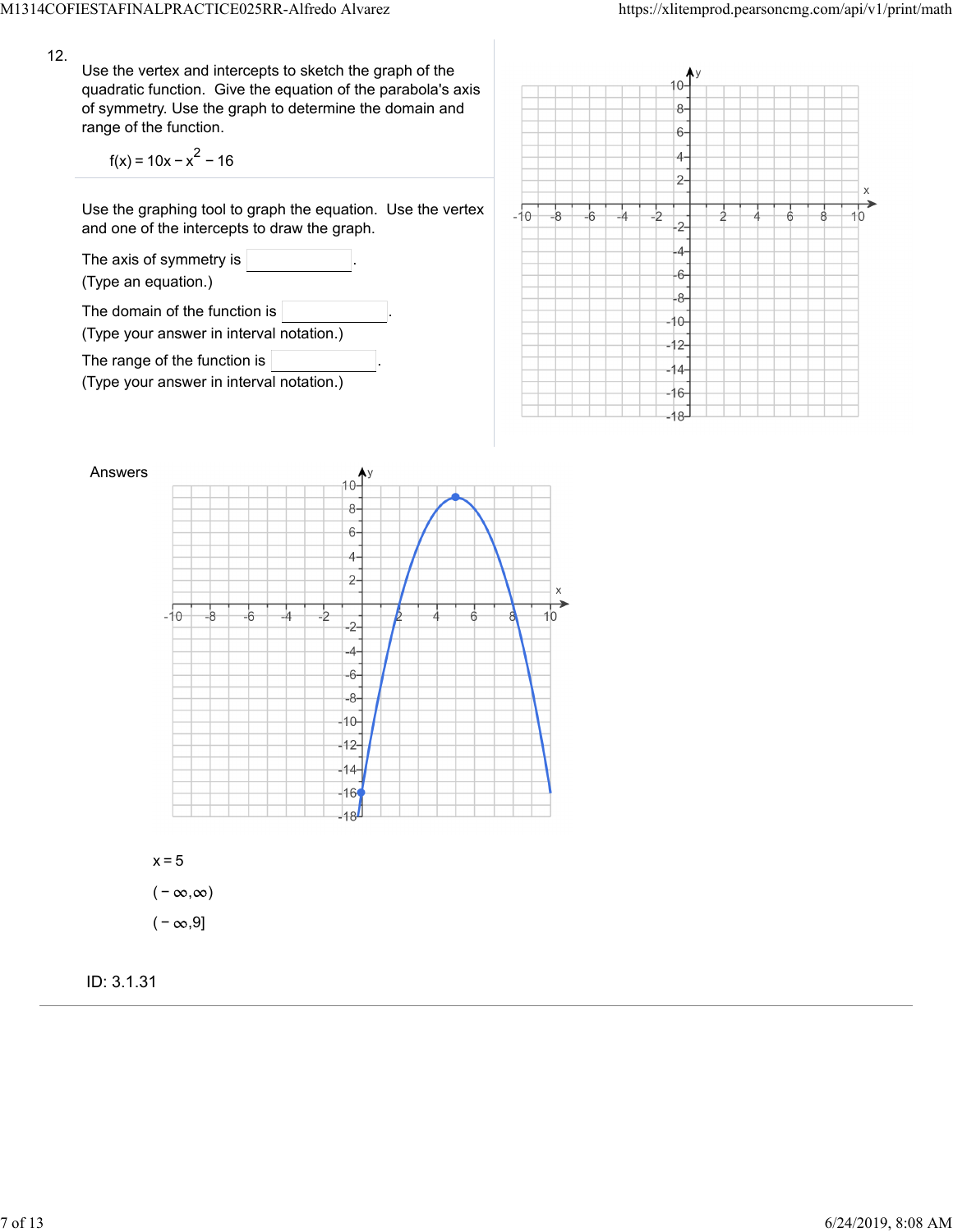- 13. Consider the function  $f(x) = -3x^2 + 12x - 1$ .
	- **a.** Determine, without graphing, whether the function has a minimum value or a maximum value.
	- **b.** Find the minimum or maximum value and determine where it occurs.
	- **c.** Identify the function's domain and its range.

| <b>a.</b> The function has a (1)<br>value.                        |  |  |  |  |
|-------------------------------------------------------------------|--|--|--|--|
| It occurs at $x =$<br><b>b.</b> The minimum/maximum value is      |  |  |  |  |
| c. The domain of f is<br>(Type your answer in interval notation.) |  |  |  |  |
| The range of f is<br>(Type your answer in interval notation.)     |  |  |  |  |
| (1)<br>maximum<br>minimum                                         |  |  |  |  |
| Answers (1) maximum                                               |  |  |  |  |
| 11                                                                |  |  |  |  |
| $\overline{2}$                                                    |  |  |  |  |
| $(-\infty,\infty)$                                                |  |  |  |  |
| $(-\infty, 11]$                                                   |  |  |  |  |
| ID: 3.1.41                                                        |  |  |  |  |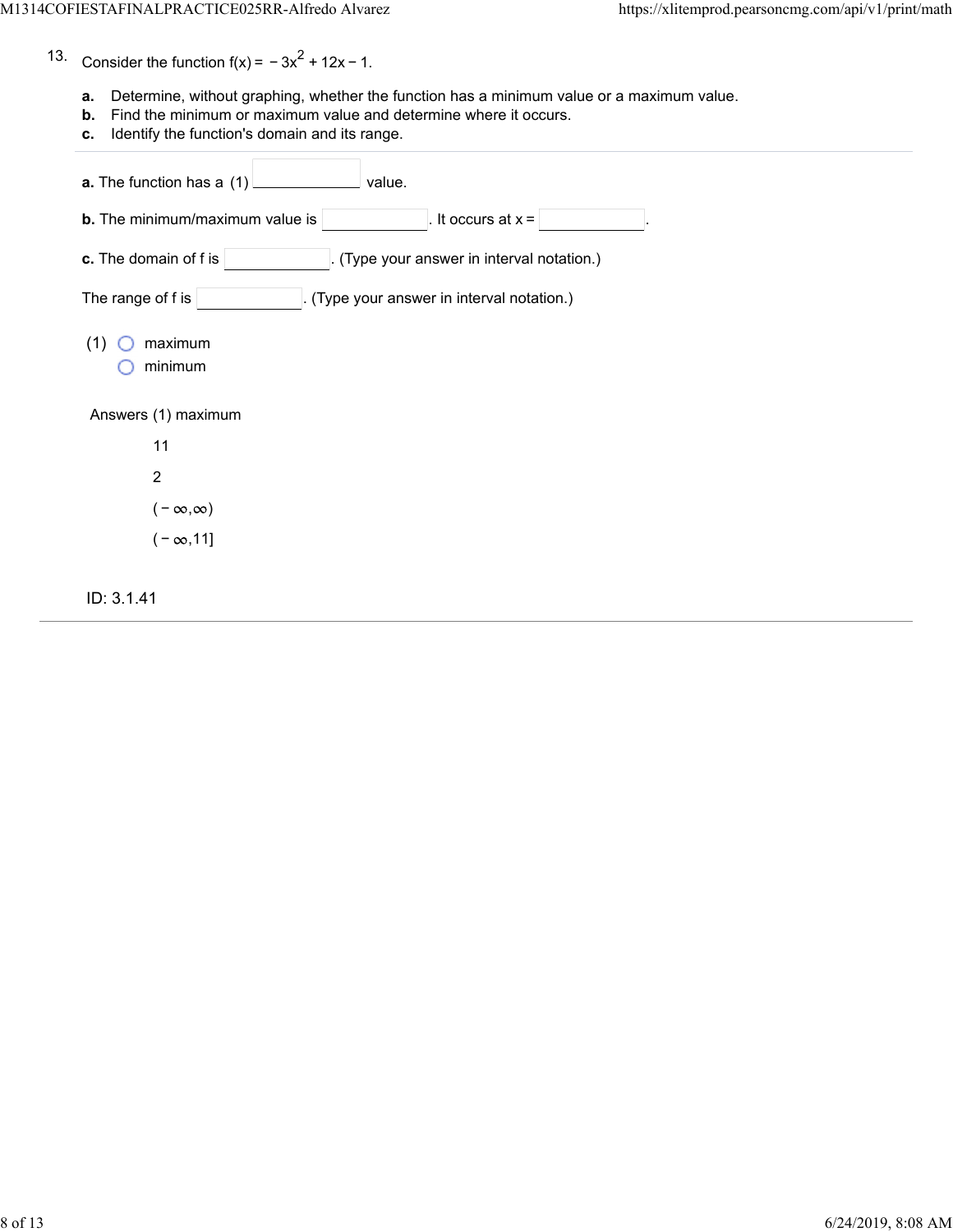14. The following function is given.

 $f(x) = 3x^{3} - 7x^{2} - 75x + 175$ 

**a.** List all rational zeros that are possible according to the Rational Zero Theorem. Choose the correct answer below.

**A.**  $\pm 1, \pm 3, \pm \frac{1}{5}, \pm \frac{3}{5}, \pm \frac{1}{40}, \pm \frac{3}{7}, \pm \frac{1}{7}, \pm \frac{3}{75}, \pm \frac{1}{25}, \pm \frac{3}{75}, \pm \frac{1}{75}$  **B.**  $\pm 1, \pm 5, \pm 25, \pm 7, \pm 35, \pm 175, \pm \frac{1}{2}, \pm \frac{5}{2}, \pm \frac{25}{2}, \pm \frac{7}{2}, \pm \frac{35}{2}, \pm \frac{1}{2}$  **C.**  $\pm 1, \pm 3, \pm \frac{1}{5}, \pm \frac{3}{65}, \pm \frac{1}{25}, \pm \frac{3}{7}, \pm \frac{1}{7}, \pm \frac{3}{75}, \pm \frac{1}{25}, \pm \frac{3}{475}, \pm \frac{1}{155}$  **D.**  $\pm 1, \pm 5, \pm 10, \pm 7, \pm 35, \pm 175, \pm \frac{1}{2}, \pm \frac{5}{2}, \pm \frac{10}{2}, \pm \frac{7}{2}, \pm \frac{35}{2}, \pm \frac{10}{2}$  

**b.** Use synthetic division to test several possible rational zeros in order to identify one actual zero.

One rational zero of the given function is . (Simplify your answer.)

**c.** Use the zero from part **(b)** to find all the zeros of the polynomial function.

The zeros of the function f(x) =  $3x^3 - 7x^2 - 75x + 175$  are  $\overline{\phantom{a}}$ (Simplify your answer. Type an integer or a fraction. Use a comma to separate answers as needed.)

Answers B.  $\pm$  1,  $\pm$  5,  $\pm$  25,  $\pm$  7,  $\pm$  35,  $\pm$  175,  $\pm$   $\frac{1}{2}$ ,  $\pm$   $\frac{1}{2}$ ,  $\pm$   $\frac{1}{2}$ ,  $\pm$   $\frac{1}{2}$ ,  $\pm$  ,5, − 5 

ID: 3.4.11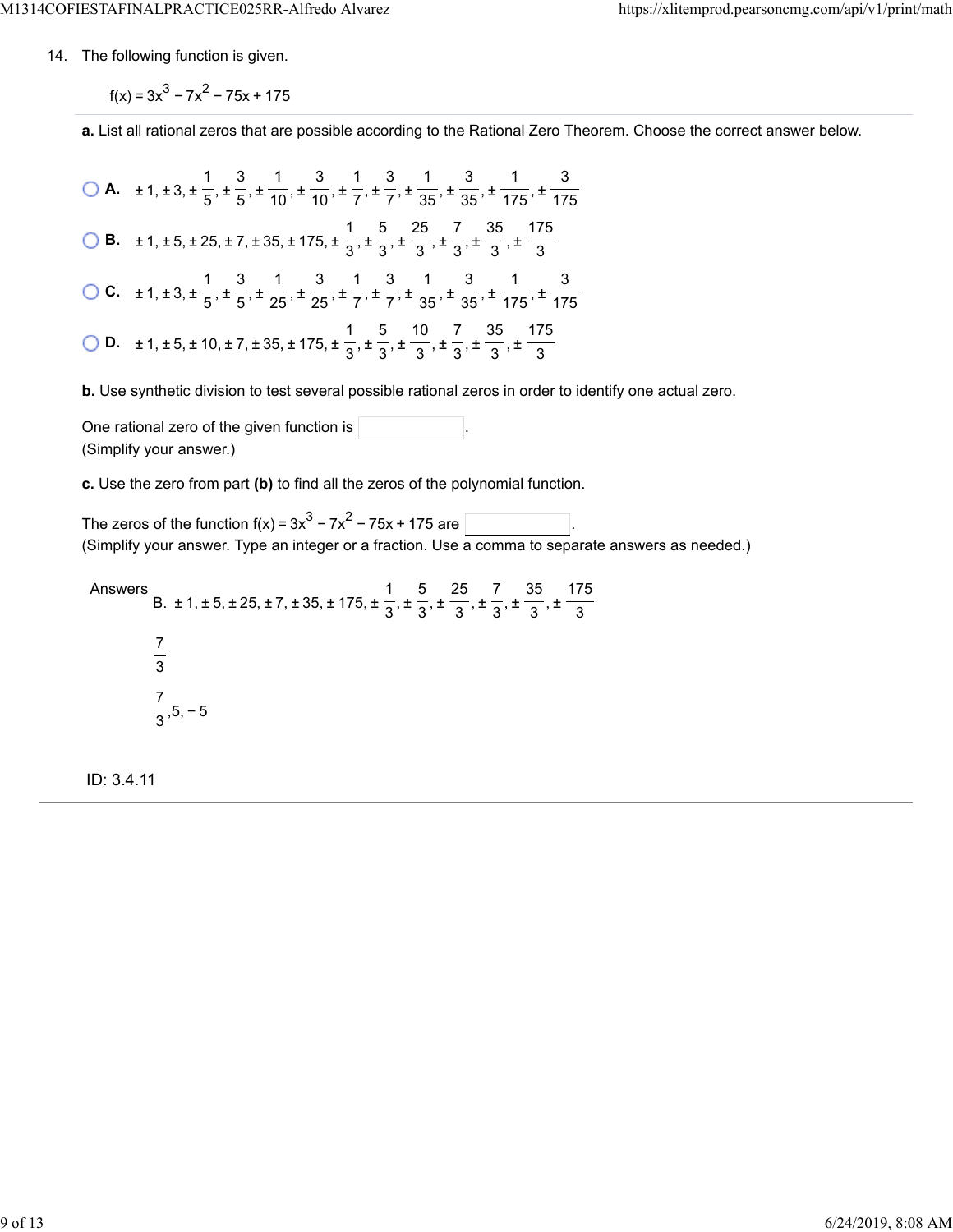15. Find the vertical asymptotes, if any, and the values of x corresponding to holes, if any, of the graph of the rational function.

$$
h(x) = \frac{x+3}{x(x+4)}
$$

Select the correct choice below and, if necessary, fill in the answer box to complete your choice. (Type an equation. Use a comma to separate answers as needed.)

|  | $\bigcirc$ A. There are no vertical asymptotes but there is(are) hole(s) corresponding to |  |
|--|-------------------------------------------------------------------------------------------|--|
|--|-------------------------------------------------------------------------------------------|--|

**B.** The vertical asymptote(s) is(are) **and hole(s)** corresponding to

**C.** The vertical asymptote(s) is(are) . There are no holes.

**D.** There are no discontinuities.

.

Answer: C. The vertical asymptote(s) is(are)  $\vert x = -4, x = 0 \vert$ . There are no holes.

ID: 3.5.23

16. Find the horizontal asymptote, if any, of the graph of the rational function.

$$
g(x) = \frac{18x^2}{9x^2 + 1}
$$

Select the correct choice below and, if necessary, fill in the answer box to complete your choice.

**A.** The horizontal asymptote is . (Type an equation.)

**B.** There is no horizontal asymptote.

Answer: A. The horizontal asymptote is  $|$   $y=2$   $|$ . (Type an equation.)

ID: 3.5.39

17. Use properties of logarithms to expand the logarithmic expression as much as possible. Evaluate logarithmic expressions without using a calculator if possible.

$$
\ln\left[\frac{x^8\sqrt{x^2+6}}{(x+6)^6}\right]
$$
  

$$
\ln\left[\frac{x^8\sqrt{x^2+6}}{(x+6)^6}\right] = \boxed{\frac{3}{2}}
$$

Answer: 
$$
8 \ln x + \frac{1}{2} \ln (x^2 + 6) - 6 \ln (x + 6)
$$

$$
ID: 4.3.37
$$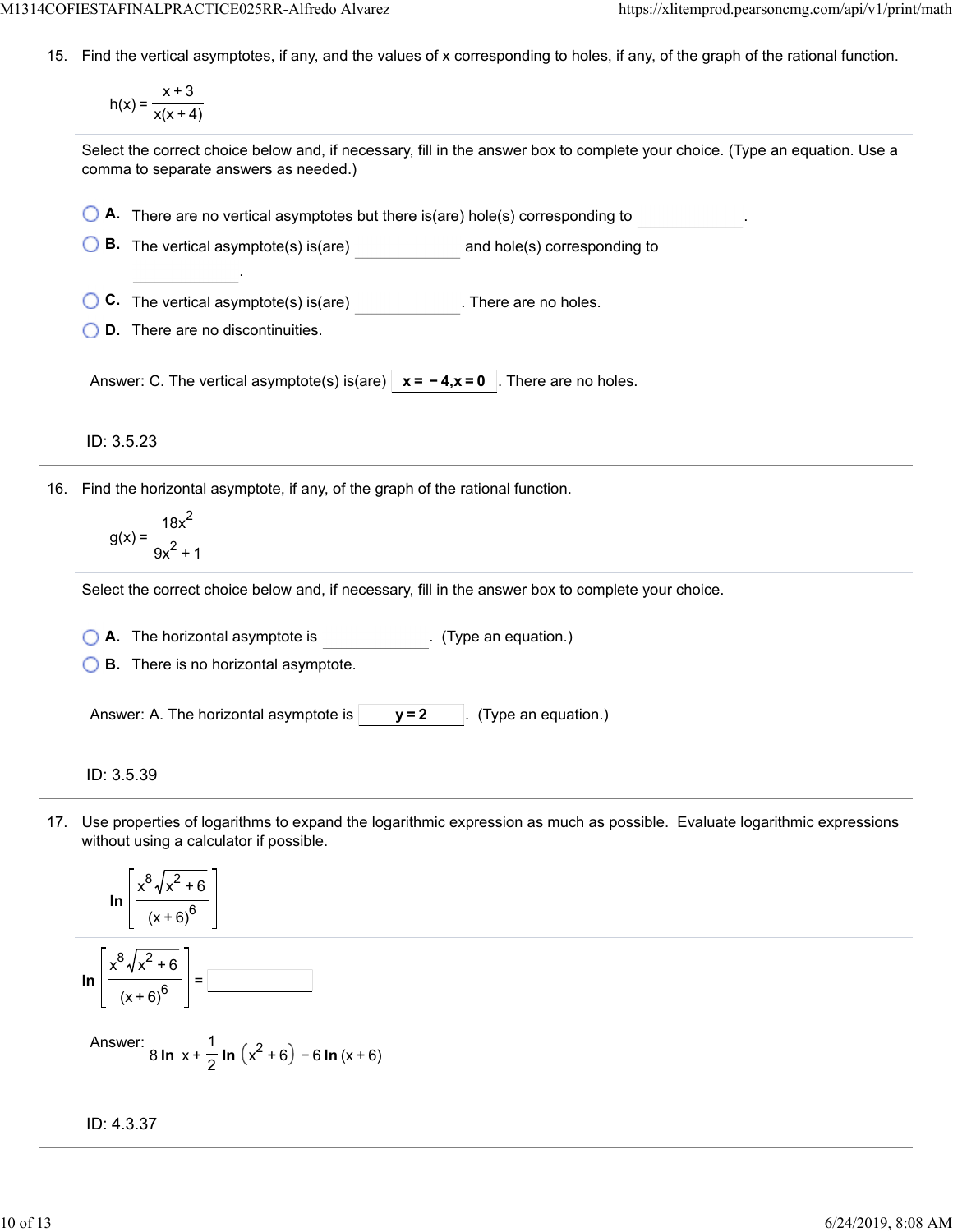18. Solve the following exponential equation by expressing each side as a power of the same base and then equating exponents.

|  | $16^{x+8} = 256^{x-6}$                                                                                                                                            |  |  |
|--|-------------------------------------------------------------------------------------------------------------------------------------------------------------------|--|--|
|  | The solution set is $\{$                                                                                                                                          |  |  |
|  | Answer: 20                                                                                                                                                        |  |  |
|  | ID: 4.4.19                                                                                                                                                        |  |  |
|  | 19. Solve the logarithmic equation. Be sure to reject any value of x that is not in the domain of the original logarithmic<br>expressions. Give the exact answer. |  |  |
|  | $\log_3(x + 23)$ + $\log_3(x + 5)$ = 5                                                                                                                            |  |  |
|  | Select the correct choice below and, if necessary, fill in the answer box to complete your choice.                                                                |  |  |
|  | (Simplify your answer. Use a comma to separate answers as needed.)                                                                                                |  |  |
|  | <b>B.</b> There is no solution.                                                                                                                                   |  |  |
|  | Answer: A. The solution set is $\{$ 4<br>lŀ.<br>(Simplify your answer. Use a comma to separate answers as needed.)                                                |  |  |
|  | ID: 4.4.69                                                                                                                                                        |  |  |
|  | 20. Solve the logarithmic equation. Be sure to reject any value of x that is not in the domain of the original logarithmic<br>expressions. Give the exact answer. |  |  |
|  | $\log_3(x + 23) - \log_3(x - 3) = 3$                                                                                                                              |  |  |
|  | Select the correct choice below and, if necessary, fill in the answer box to complete your choice.                                                                |  |  |
|  | <b>A.</b> The solution set is $\{$<br>(Simplify your answer. Use a comma to separate answers as needed.)                                                          |  |  |
|  | <b>B.</b> There is no solution.                                                                                                                                   |  |  |
|  | Answer: A. The solution set is $\{$<br>(Simplify your answer. Use a comma to separate answers as needed.)                                                         |  |  |
|  | ID: 4.4.71                                                                                                                                                        |  |  |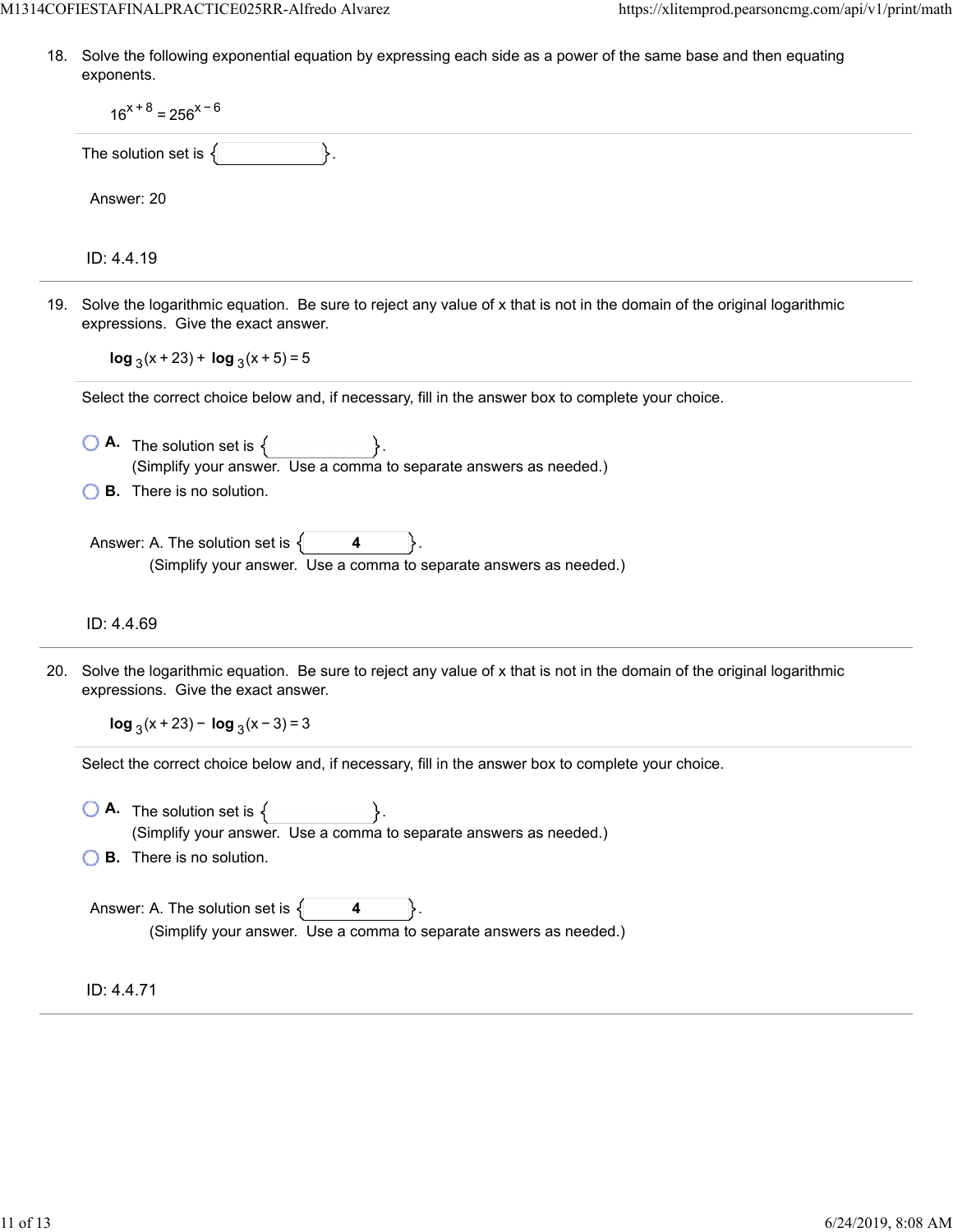21. Complete the table for a savings account subject to continuous compounding.

 $(A = Pe^{rt})$ 

| <b>Amount Invested</b> | <b>Annual Interest Rate</b> | <b>Accumulated Amount</b> | Time t in vears |
|------------------------|-----------------------------|---------------------------|-----------------|
| \$6500                 | 3%                          | \$13,000                  |                 |

Let A represent the accumulated amount, P the amount invested, r the annual interest rate, and t the time. Find the time, t.

 $t \approx$  years

(Round to one decimal place as needed.)

Answer: 23.1

ID: 4.4.111

22. Solve the given system of equations.

 $x + y + 2z = 9$  $x + y + 3z = 12$  $x - 5y - 2z = -9$ 

Select the correct choice below and fill in any answer boxes within your choice.

| A. There is one solution. The solution set is<br><b>B.</b> There are infinitely many solutions.<br>C. There is no solution. | $\}$ (Simplify your answers.)         |
|-----------------------------------------------------------------------------------------------------------------------------|---------------------------------------|
| Answer: A.<br>There is one solution. The solution set is $\{$ (<br>answers.)                                                | $\mathbf{2}$<br>3<br>. (Simplify your |
| ID: 5.2.5                                                                                                                   |                                       |